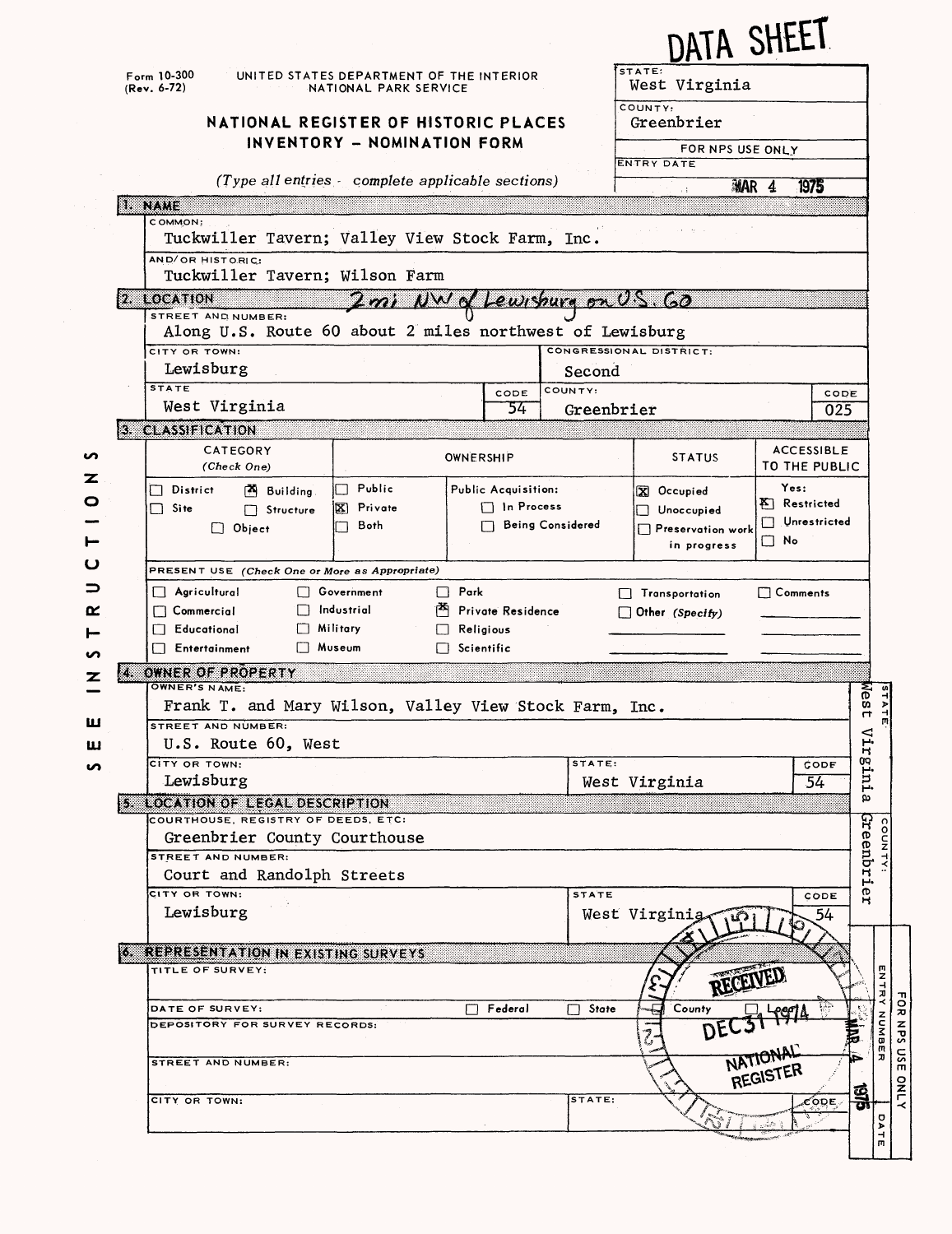| S                  |
|--------------------|
| т                  |
| m                  |
|                    |
| z                  |
| u                  |
| ᅴ                  |
| $\boldsymbol{\pi}$ |
| $\mathbf{C}$       |
| $\Omega$           |
| $\rightarrow$<br>- |
| $\circ$            |
| Z                  |
| $\epsilon$         |

|  | <b>DESCRIPTION</b> |                |      |           |  |              |       |                        |  |
|--|--------------------|----------------|------|-----------|--|--------------|-------|------------------------|--|
|  | <b>CONDITION</b>   | (Check One)    |      |           |  |              |       |                        |  |
|  |                    | x<br>Excellent | Good | Fair      |  | Deteriorated | Ruins | Unexposed              |  |
|  |                    | (Check One)    |      |           |  | (Check One)  |       |                        |  |
|  |                    | Altered<br>×   |      | Unaltered |  |              | Moved | <b>X</b> Original Site |  |

**DESCRIBE THE PRESENT AND ORIGINAL (if known) PHYSICAL APPEARANCE**

David Tuckwiller and his wife, Sallie Linson Tuckwiller, built what became known as Tuckwiller Tavern about 1828 on land given David by his father in 1815. It is generally accepted that the brick house was constructed by John W. Dunn and David K. Spotts, local brickmasons, contractors, and "architects" who burned bricks on the grounds and took most of three years (1826- 1828) to complete the structure and its many dependencies.

This stalwart, but picturesque house has marks of the early, rusticated Greek Revival architecture much favored by Dunn. Tuckwiller Tavern is a loss large, two-story (plus basement) rectangular brick building with a one-story ell to the rear of the west side. On a strong field stone foundation the builders erected twelve inch thick outer walls and even stouter seventeen inch deep interior supports and dividers. The unit has a simple plan of four, roughly square  $(18'$  10" x 19') rooms on each floor of the front section (branching from full-length, nine foot wide hallways), two smaller rooms in the ell, and a basement divided into three areas. Each of the rooms is served by a separate fireplace, the four on the first and second floors of the main section housed in individual exterior chimneys which rise high above the gable ends of the high-pitched roof. Rooms in the ell share an interior chimney located along the partition.

Windows (9/6 double hung on the first floor and 6/6 double hung on the second) symmetrically break the front (north) facade, two being placed on  $\leq$ . either side of the main entrance door with five being located on the second floor of this elevation. First-story rooms also have a window to the side of the fireplace on the east elevation between the chimneys, and there are two windows on the second floor of the west elevation with the southeast room having openings to the rear. A porch, enhanced by four massive, white wooden columns, stretches across about two-thirds of the front, having replaced the original portico in 1911 (this is the only change to the original exterior). Another porch completely surrounds the interior of the ell at the back of the house.

Sleepers supporting the building are large, whole oak tree trunks still covered with heavy bark and exposed to sight in the basement. Joists of the second floor are concealed, 4" x 4" whip-sawn timbers. Interior woodwork is heavy and rather plain except for the beautifully reeded mantels. Some of the old floors of wide boards fastened by square iron nails are still in use, but others have been replaced or covered with pegged, random-width oak. Hall entrance doors are of wide boards battened on the inside and reinforced with long, hand-wrought iron straps, while all others are paneled and have the original locks and hinges. The only change ever made to the interior was the placing of a doorway between two first-floor rooms on the east side of the main hall.

To the rear of Tuckwiller Tavern stands a brick smokehouse, the last remnant of the numerous brick outbuildings constructed about the time of the main house. These originally included a hugh barn, granary, slavehouse and blacksmith shop, all torn down about 1920 to facilitate the building of U.S. Route 60 in the area.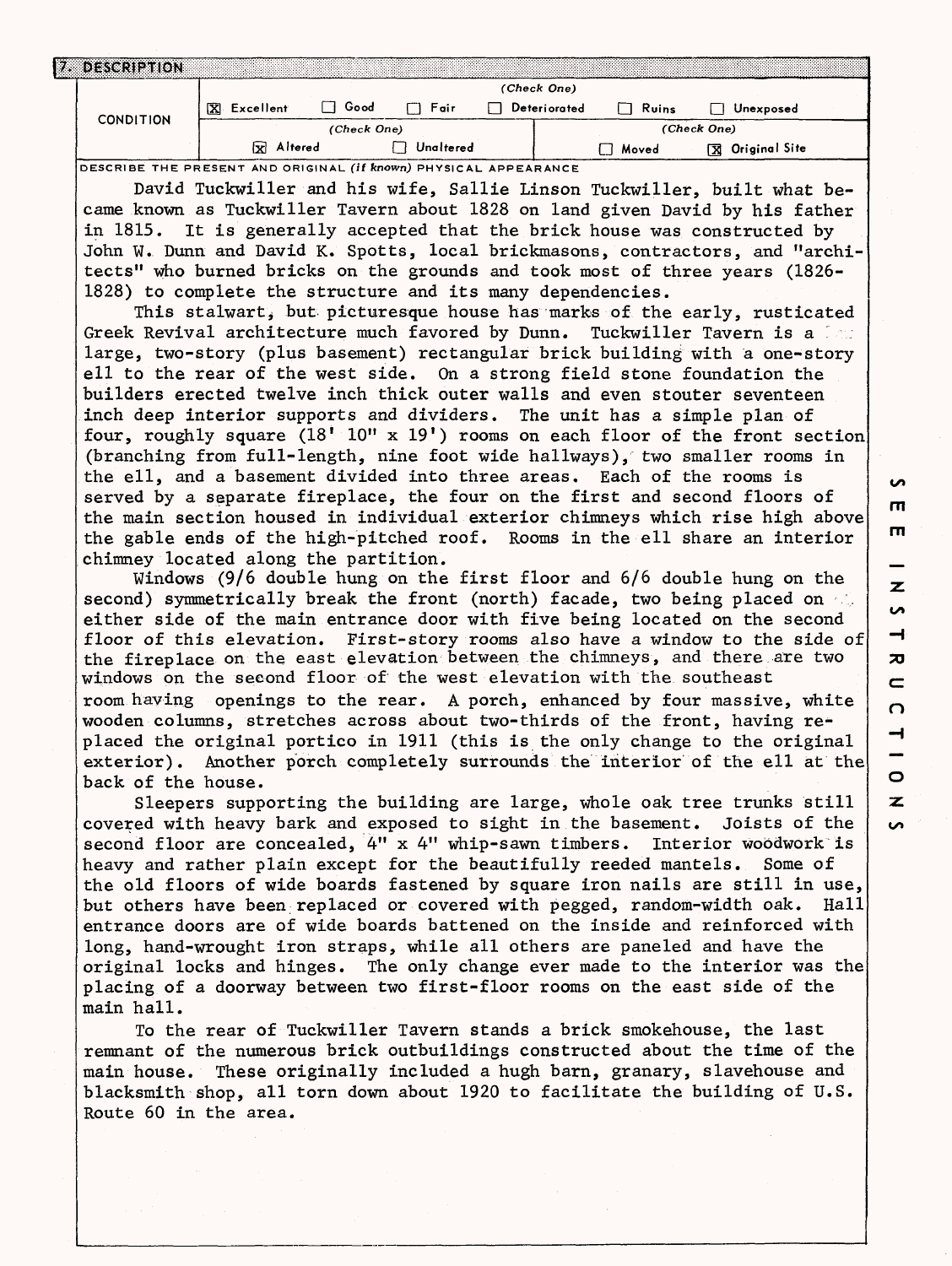| <b>EXIGNERANCE</b>                                                                                                                              |                                                                                                                             |                                                                                                                                      |                                   |
|-------------------------------------------------------------------------------------------------------------------------------------------------|-----------------------------------------------------------------------------------------------------------------------------|--------------------------------------------------------------------------------------------------------------------------------------|-----------------------------------|
| PERIOD (Check One or More as Appropriate)<br>Pre-Columbian  <br>15th Century                                                                    | 16th Century<br>$\Box$ 17th Century                                                                                         | 18th Century<br>$+1$<br>All Card<br>X 19th Century                                                                                   | 20th Century                      |
| SPECIFIC DATE(s) (If Applicable and Known) C. 1828 (CONSTUCTed)<br>AREAS OF SIGNIFICANCE (Check One or More as Appropriate)                     |                                                                                                                             |                                                                                                                                      |                                   |
| Abor iginal<br>$\Box$ Prehistoric<br>$\Box$ Historic<br>Agriculture<br>X Architecture<br>Art<br>Commerce<br>冈<br>Communications<br>Conservation | Education<br>Engineering<br>Industry<br>Invention<br>Landscape<br>Architecture<br>Literature<br><b>「文 Military</b><br>Music | Political<br>Religion/Phi.<br>losophy<br>Science<br>I I<br>Sculpture<br>Social/Human-<br>itarian<br>Theater<br>Transportation<br>tΣl | Urban Planning<br>Other (Specify) |

**STATEMENT OF SIGNIFICANCE**

Among the many buildings which have influenced the history of southeastern West Virginia, Tuckwiller Tavern certainly deserves mention as a noteworthy example of an excellently designed and executed structure which served in the growth of the area's economy. Itself the center of a fine stretch of farmland, the tavern became a frequented stop along a route which tapped the interior of western Virginia to the Ohio country and provided a major east-west access for the flow of capital, labor and raw materials. The significance is attested to further by military activity in the region during the Civil War, for its prize was recognized in the issues of economic and political realities as a gateway to the Kanawha Valley.

Tuckwiller Tavern is one of the best samples of the rusticated architectural interpretations of master builder John Dunn in the southeastern portion of what is now West Virginia. This large and imposing brick structure stands as a solid reminder of modified Greek Revival lines placed upon a former frontier with a growing sophistication. The pairs of high exterior chimneys and steep gable roof provided the practical in warmth from large and plentiful fireplaces and as protection against the elements, but they also contributed to the picturesque air of this magnificent stop along the James River and Kanawha Turnpike.

The tavern was constructed under the auspices of David Tuckwiller who had received the land from his father in 1815. Together with its outbuildings (a substantial brick barn as well as other log barns, a smokehouse granary, slavehouse, blacksmith shop and stone still), the main house was a reminder of the prosperity of the hardy German family which had come to the area from the Valley of Virginia about 1776. David ran a successful farming operation, but he is best remembered as host to the traveling public which passed along the major highway between the Ohio River and the east in this part of Virginia. Drovers especially liked the facilities of the farm, for they always could expect good lodging, meals and fine care for their animals. Tuckwiller Tavern became a must stop on the way to the markets at Richmond, Baltimore and Philadelphia.

As with its note in the commerce between east and west, the place also played a role in the developing transportation system. It became a stage stop along the turnpike and helped foster a growth in the use of the route as a preferred highway. Guaranteed accommodations at regular intervals made travel easier, and the hospitality displayed here added to the renown of its proprietor. Until about 1872, when the railroad captured much of the business in shipping animals to the east, Tuckwiller Tavern remained an impressive stop along the way.

During the Civil War, a skirmish occurred a short distance from the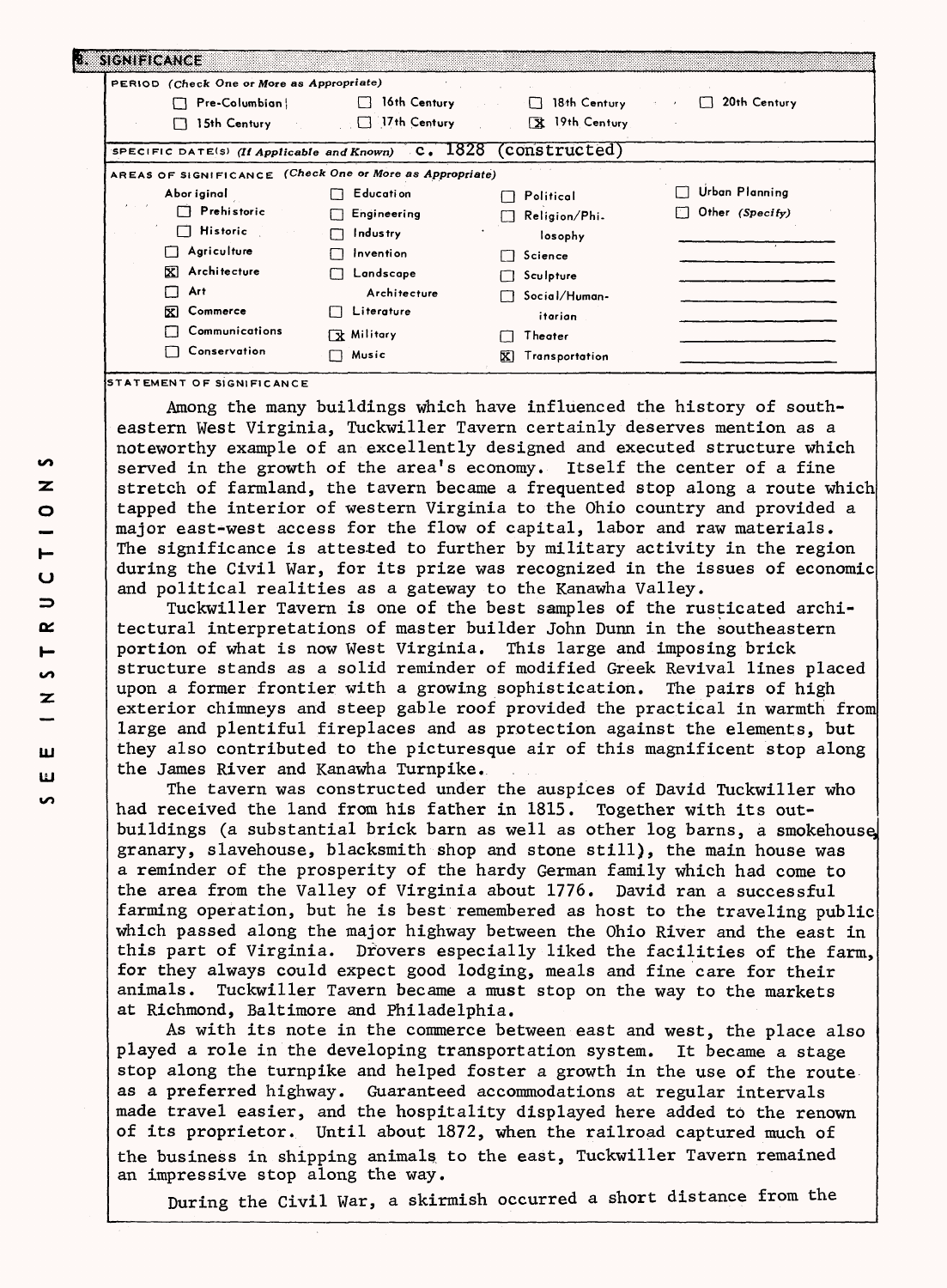|                                                                                                     | 9. MAJOR BIBLIOGRAPHICAL REFERENCES                    |                                            |                                                                                    |           |  |  |  |
|-----------------------------------------------------------------------------------------------------|--------------------------------------------------------|--------------------------------------------|------------------------------------------------------------------------------------|-----------|--|--|--|
| Cole, J. R. History of Greenbrier County. Lewisburg, W.Va.: published by                            |                                                        |                                            |                                                                                    |           |  |  |  |
| the author, n.d. (1917?). (p. 294)                                                                  |                                                        |                                            |                                                                                    |           |  |  |  |
| Dayton, Ruth Woods. Greenbrier Pioneers and Their Homes. Charleston, W.Va.:                         |                                                        |                                            |                                                                                    |           |  |  |  |
| West Virginia Publishing Co., 1942. (pp. 95-102)                                                    |                                                        |                                            |                                                                                    |           |  |  |  |
| Lewisburg Landmarks. Charleston, W.Va.: Education Foundation                                        |                                                        |                                            |                                                                                    |           |  |  |  |
| Inc., 1957. $(p. 48)$<br>Historical Booklet, Greenbrier County, 160th Anniversary, 1778-1938. N.P., |                                                        |                                            |                                                                                    |           |  |  |  |
|                                                                                                     |                                                        |                                            | n.d. (Copy in West Virginia University Library, Morgantown, W.Va.)                 |           |  |  |  |
|                                                                                                     | $(pp. 18-20)$                                          |                                            |                                                                                    |           |  |  |  |
|                                                                                                     |                                                        |                                            |                                                                                    |           |  |  |  |
|                                                                                                     | 10 GEOGRAPHICAL DATA                                   |                                            |                                                                                    |           |  |  |  |
|                                                                                                     | LATITUDE AND LONGITUDE COORDINATES                     |                                            | LATITUDE AND LONGITIDE COORDINATES<br>o<br>DEFINING THE CENTER POINT OF A PROPERTY |           |  |  |  |
|                                                                                                     | DEFINING A RECTANGLE LOCATING THE PROPERTY             |                                            | OF LESS THAN TEN ACRES<br>R                                                        |           |  |  |  |
| CORNER                                                                                              | LATITUDE                                               | LONGITUDE                                  | <b>LONGITUDE</b><br><b>LATITUDE</b>                                                |           |  |  |  |
|                                                                                                     | Degrees Minutes Seconds   Degrees Minutes Seconds      |                                            | Degrees Minutes Seconds  <br>Degrees Minutes Seconds                               | 117545840 |  |  |  |
| <b>NW</b><br>NE.                                                                                    |                                                        |                                            | 37° 49'<br>$21$ $\cdot$<br>$80$ $\circ$<br>28 <sup>1</sup><br>43"                  |           |  |  |  |
| SE                                                                                                  |                                                        |                                            |                                                                                    |           |  |  |  |
| <b>SW</b>                                                                                           |                                                        |                                            |                                                                                    |           |  |  |  |
|                                                                                                     | APPROXIMATE ACREAGE OF NOMINATED PROPERTY:             |                                            | 2 acres                                                                            | ပ         |  |  |  |
|                                                                                                     |                                                        |                                            | LIST ALL STATES AND COUNTIES FOR PROPERTIES OVERLAPPING STATE QUOONTY BOUNDARILY   | ш         |  |  |  |
| STATE:                                                                                              |                                                        | CODE                                       | RECEIVED<br>CODE<br>COUNTY                                                         | Ш         |  |  |  |
| STATE:                                                                                              |                                                        |                                            | CODE                                                                               |           |  |  |  |
|                                                                                                     |                                                        | CODE                                       | DEC31 1974<br>COUNTY:                                                              |           |  |  |  |
| STATE:                                                                                              |                                                        | CODE                                       | <b>COUNTY: U</b><br>CODE                                                           | z         |  |  |  |
|                                                                                                     |                                                        |                                            | NATIONAL<br>REGISTER                                                               | ın        |  |  |  |
| STATE:                                                                                              |                                                        | CODE                                       | COUNTY:<br>CODE                                                                    | ⊣         |  |  |  |
|                                                                                                     |                                                        |                                            |                                                                                    | 刀         |  |  |  |
|                                                                                                     | II. FORM PREPARED BY                                   |                                            |                                                                                    | c         |  |  |  |
|                                                                                                     | NAME AND TITLE:                                        |                                            | C.E. Turley, Field Agent and James E. Harding, Research Analyst                    | ი         |  |  |  |
| <b>ORGANIZATION</b>                                                                                 |                                                        |                                            | DATE                                                                               | ᅿ         |  |  |  |
|                                                                                                     | West Virginia Antiquities Commission                   |                                            | September 9, 1974                                                                  |           |  |  |  |
|                                                                                                     | STREET AND NUMBER:                                     |                                            |                                                                                    | o         |  |  |  |
|                                                                                                     |                                                        | Old Mountainlair, West Virginia University |                                                                                    |           |  |  |  |
| CITY OR TOWN:                                                                                       |                                                        |                                            | STATE<br>CODE                                                                      | ທ         |  |  |  |
| Morgantown                                                                                          |                                                        |                                            | West Virginia<br>54                                                                |           |  |  |  |
|                                                                                                     | 12 STATE LIAISON OFFICER CERTIFICATION                 |                                            | NATIONAL REGISTER VERIFICATION                                                     |           |  |  |  |
|                                                                                                     |                                                        |                                            |                                                                                    |           |  |  |  |
|                                                                                                     | As the designated State Liaison Officer for the Na-    |                                            |                                                                                    |           |  |  |  |
|                                                                                                     | tional Historic Preservation Act of 1966 (Public Law   |                                            | I hereby certify that this property is included in the                             |           |  |  |  |
|                                                                                                     | 89-665), I hereby nominate this property for inclusion |                                            | National Register.                                                                 |           |  |  |  |
|                                                                                                     | in the National Register and certify that it has been  |                                            |                                                                                    |           |  |  |  |
|                                                                                                     | evaluated according to the criteria and procedures set |                                            |                                                                                    |           |  |  |  |
|                                                                                                     | forth by the National Park Service. The recommended    |                                            | Director, Office of Archeology and Historic Preservation                           |           |  |  |  |
|                                                                                                     | level of significance of this nomination is:           |                                            |                                                                                    |           |  |  |  |
|                                                                                                     | National<br>State                                      | $Local \square$                            |                                                                                    |           |  |  |  |
|                                                                                                     |                                                        |                                            | Date                                                                               |           |  |  |  |
| Name                                                                                                |                                                        |                                            |                                                                                    |           |  |  |  |
| ATTEST:<br>eonard M. Davis                                                                          |                                                        |                                            |                                                                                    |           |  |  |  |
|                                                                                                     |                                                        |                                            |                                                                                    |           |  |  |  |
|                                                                                                     | Title State Historic Preservation                      |                                            |                                                                                    |           |  |  |  |
| Officer                                                                                             |                                                        |                                            |                                                                                    |           |  |  |  |
|                                                                                                     |                                                        |                                            | 2525                                                                               |           |  |  |  |
|                                                                                                     | Date December 20, 1974                                 |                                            | Date                                                                               |           |  |  |  |
|                                                                                                     |                                                        |                                            |                                                                                    |           |  |  |  |

 $\bar{\beta}$ 

☆ U.S. GOVERNMENT PRINTING OFFICE: 1973-729-147/1442 3-1